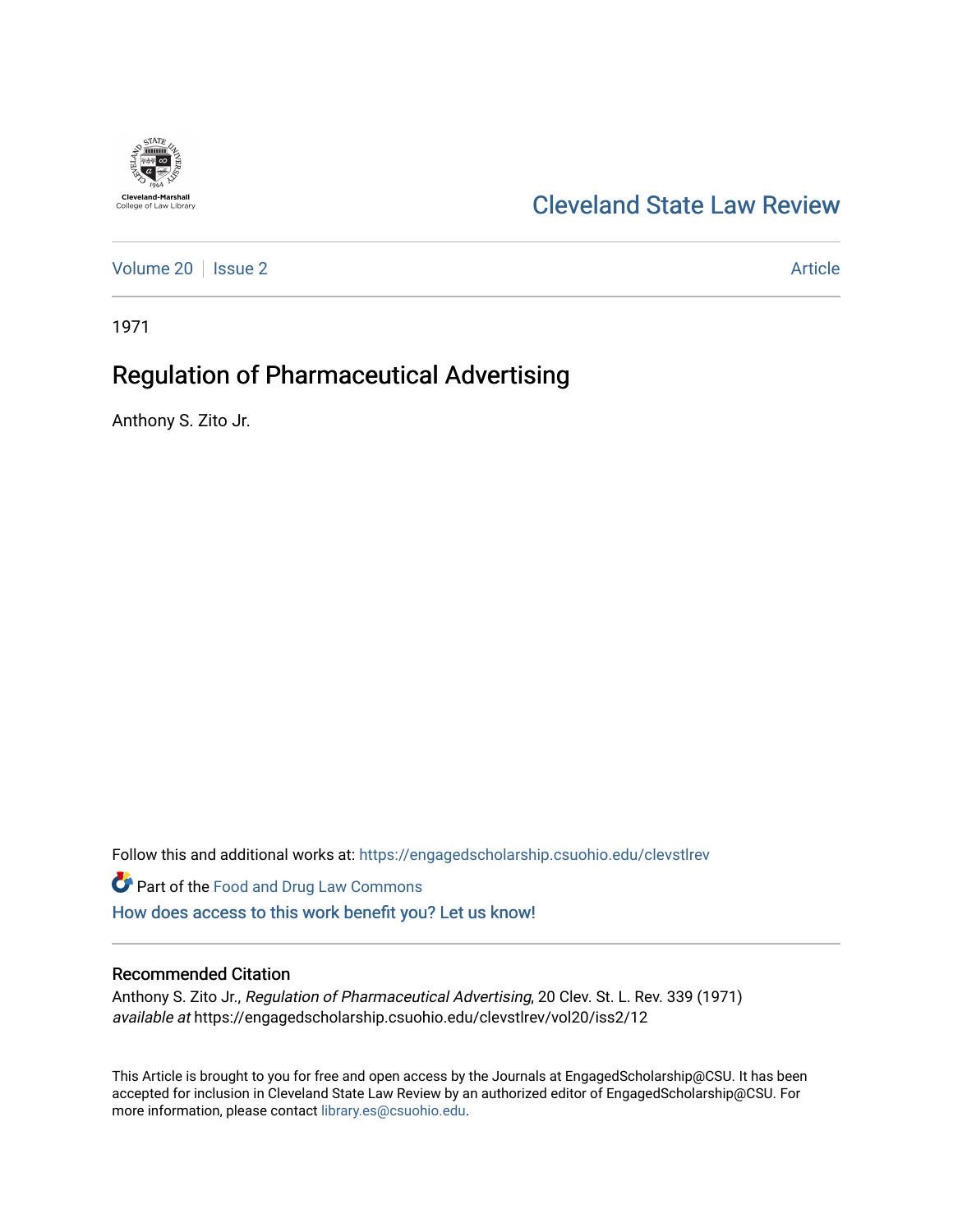## *Regulation of Pharmaceutical Advertising*

## *Anthony* **S.** Zito, Jr.\*

**FEDERAL TRADE COMMISSION regulation of pharmaceutical advertising** is a subject of considerable current interest. The criteria for determining the acceptability of these advertisements are still evolving, and a definitive set of rules has not yet been fully articulated. Nevertheless certain trends are developing.' One of the major objectives of this paper is to predict the ultimate form of these rules. Based upon consideration of a limited number of very recent cases, discussed in detail in this paper, the rules which appear to be evolving are three:

- 1. Every individual statement contained in the advertisement must be true.2
- 2. Even if each individual statement is, itself, technically and literally true, the overall impression created by the advertisement, when read by the audience toward whom it is directed, must not be false or misleading.<sup>3</sup>
- 3. Even if each individual statement is technically and literally true, where additional information is necessary in order to properly evaluate the significance of those statements, affirmative disclosure of that information will be required.4

The implications of this evolutionary process are probably far broader than merely its application to pharmaceutical products. The rules applied to pharmaceuticals today are likely to be applied to other products tomorrow.

Pharmaceutical advertising typically takes a variety of forms-the use of mass media, distinctive labeling, direct mail, and verbal presentations by "detail men." It is directed to two distinct audiences-the physician and the layman; and, to further complicate matters, covers two vastly different types of products--prescription and over-the-counter drugs.5 The scope of the present paper will be limited to that portion

<sup>\*</sup> Assistant Professor of Law, Chase College of Law.

**<sup>1</sup>** Kintner, The Revitalized Federal Trade Commission: A Two-Year Evaluation, 30 N.Y.U. L. Rev. 1143, 1148 (1955); F.T.C. v. Sterling Drug Inc., 317 F. 2d 669 (2d Cir. 1963), initial decision dismissing the complaint, 3 C.C.H. Trade Cas. Reg. Rep. 16, 496 **(1963).**

<sup>2</sup> Opinion on interpretation of an advertisement in Heintz W. Kirchner, **F.T.C.,** Docket No. 8538 (1963); 11 N.Y.U. L. Rev. 663 (1934); **82** U. Pa. L. Rev. 664 (1934); 43 Yale L. **J.** 1338 (1934).

**<sup>3</sup> Id.**

**<sup>4</sup>** *Id.*

<sup>5</sup> A "drug" is defined by the Federal Food, Drug and Cosmetic Act as any article recognized by certain official compendia or "articles intended for use in the diagnosis, (Continued on next page)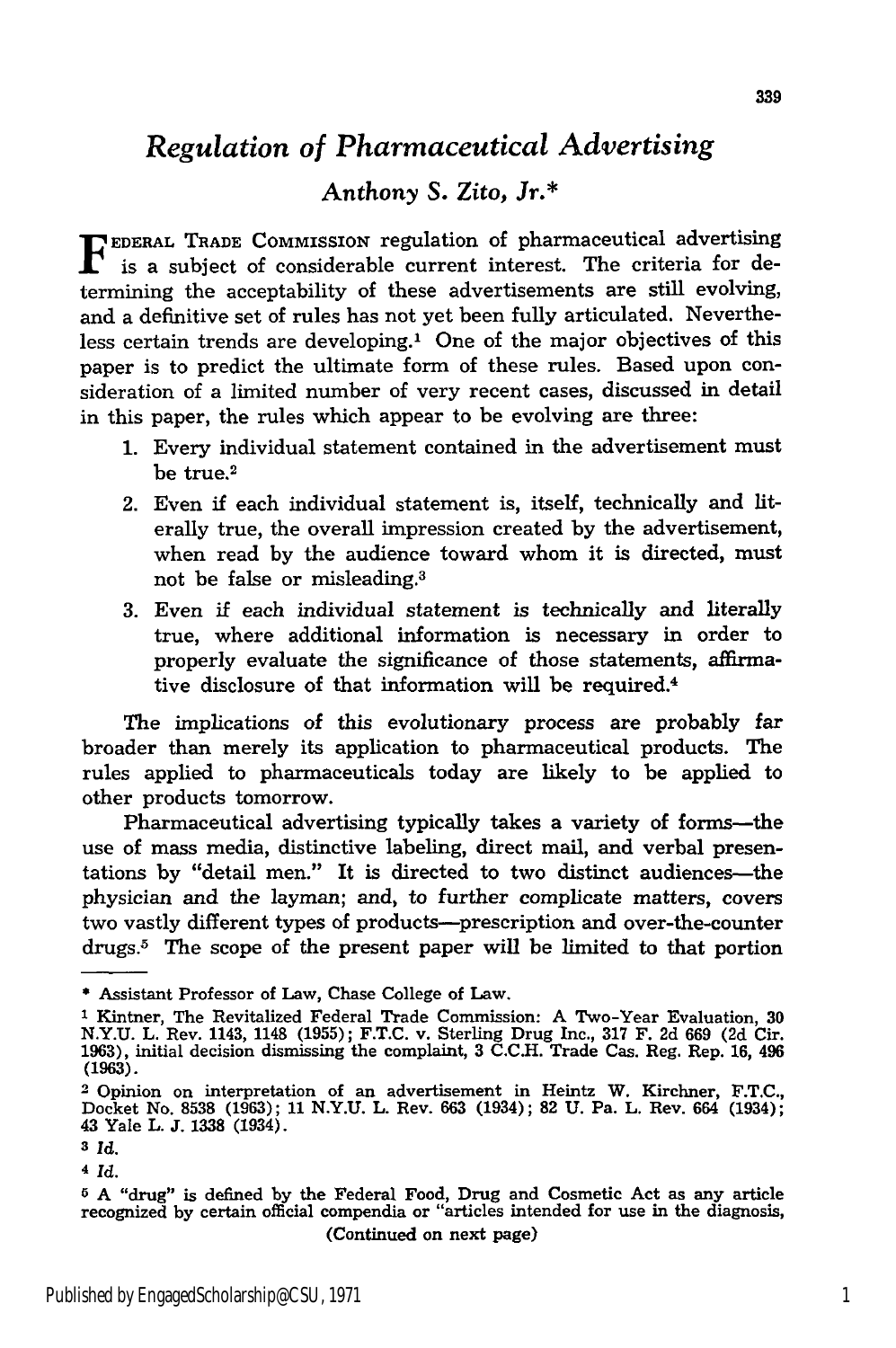of the broad subject which is congruent with the area regulated **by** the Federal Trade Commission: mass media advertising of non-prescription drugs to the general public.<sup>6</sup>

Historically, the people of the United States have always favored self-medication. Indeed, until the passage of the Food, Drug and Cosmetic  $Act^7$  in 1938, any drug could be advertised and sold directly to the consuming public without a physician's prescription.8 The existence of a strong continuing Congressional policy in favor of self-medication is evidenced by the fact that the **1938** Act treated the new category of prescription drugs as an exception to the general category, having special requirements, rather that exempting over-the-counter drugs from prescription requirements.9 The courts have generally assumed the existence of this policy without question.'0

It must be recognized, however, that self-diagnosis and medication are not without pitfalls. As the frontiers of medical knowledge advance, the complexities of the human mechanism become more and more ap-

#### (Continued from preceding page)

cure, mitigation, treatment or prevention of disease **...** and articles intended to affect the structure or any function of the body . **. .**," **52** Stat. § 1041 (1938), 21 U.S.C. § **321 (g)** (1964). The phrase "prescription drugs" is used in this paper synonymously with "ethical drugs" and is defined by the Act as a drug which, "because of its toxity or other potentiality for harmful effects, or the method of its use, is not safe for use except under the supervision of a (licensed) practitioner . **.** . **." 52** Stat. § **1050** (1938), 21 U.S.C. § **353(b)** (1964). The phrase "over-the-counter (OTC) drugs" is not defined **by** the Act but, by implication, encompasses all non-prescription drugs. **6** The Wheeler-Lea Amendment of 1938 to the Federal Trade Commission Act, **38** Stat. § 717 (1914), 15 U.S.C. § 41 (1963) et seq., vested the Federal Trade Commission with the responsibility for regulation of all advertising pertaining to foods, drugs, curative devices, and cosmetics:

"Dissemination of false advertisements-unlawfulness.

(a) It shall be unlawful for any person  $\ldots$  to disseminate  $\ldots$  any false advertisement .. .**by** any means, for the purpose of inducing **.**. .the purchase of foods, drugs, devices, or cosmetics." **15** U.S.C. 41, § 12 (1963).

Labeling for all drugs, and advertising directed to members of the medical profes-sion, however, is specifically exempted **by** section **15** of the Act:

The term "false advertisement" . . . means an advertisement other than labeling. **...** No advertisement for a drug shall be deemed to be false if it is disseminated

only to members of the medical profession . . . (and conforms to the requirements of the Food, Drug and Cosmetic Act) 15 U.S.C., 41 § 15 (1963). Labeling, which is defined as written, printed, or graphic matter directly ac medical profession are regulated by the Food and Drug Administration pursuant to the powers vested in it by the Food, Drug and Cosmetic Act, 21 U.S.C. § 301 (1961), et seq. Since prescription drugs may not be advertised except to licensed practitioners, this effectively places sole responsibility for regulation of these items solely in the hands of the FDA. The details of regulation within FDA's authority is beyond the scope of the present paper, but the detailed and complex regulations in this area may be found at 21 CFR § **1.100** (1970), et seq.

**<sup>7</sup>**52 Stat. § 1 (1938), et seq. 21 U.S.C. § **301** (1964) et seq.

**8** Digest of the New Federal Food, Drug and Cosmetic Act, U. S. Food and Drug Admin., June **27, 1938.**

**9** *Id.*

**<sup>10</sup>**Cf., for example, J. B. Williams Co., Inc. v. F.T.C., 381 F. 2d 884 (6th Cir. 1967): "We can find no Congressional policy against self-medication on a trial and error basis.... In fact Congressional policy is to favor self-help."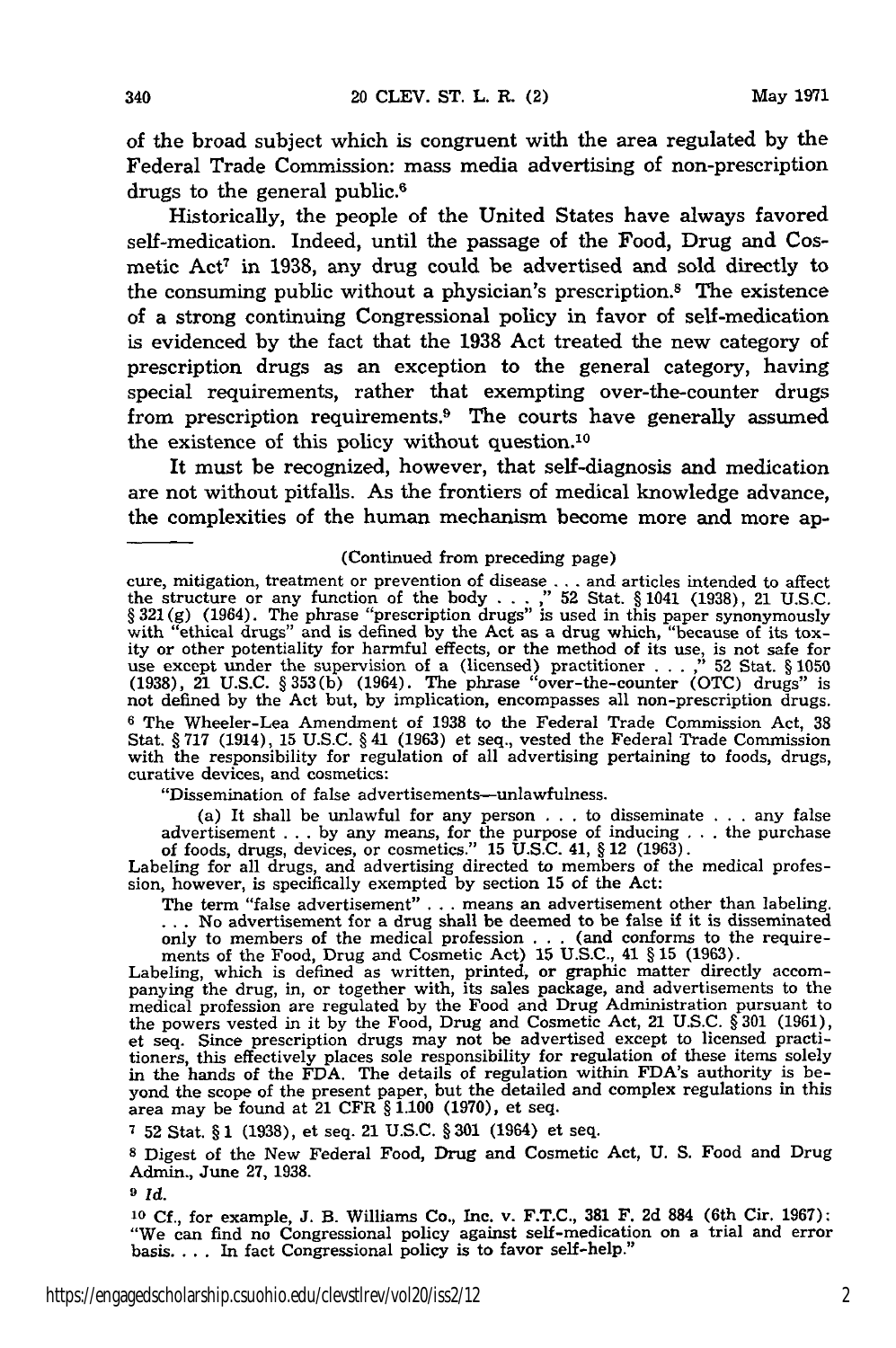parent. In these days of radioactive tracers, biochemical analysis, and multidisciplined clinical studies, the cure-all Indian Snake Oil remedy has lost much of its appeal. We have come to recognize the fact that a misleading statement regarding the safety or efficacy of a drug may be far more than an economic cheat; it may be positively harmful in that it can encourage the sick individual to forego needed medical attention.<sup>11</sup>

The public is particularly poorly equipped to evaluate claims made for pharmaceutical preparations because any such evaluation must be based upon sophisticated scientific knowledge. When the layman is told, "hospital tests prove that Bio-Dyne (in Preparation-H) rushes the body's healing oxygen to the affected area," **12** how can he assess the meaning of this statement? What were the nature and scope of the hospital tests? Do they conform to modern standards of adequate clinical studies? What is Bio-Dyne? Does it really increase the oxygen content of the tissues? Even if it does, what has oxygen to do with the healing of hemorrhoids? Is it effective in all cases? What other treatments are available? The answers to these, and many other questions, are essential to a realistic evaluation of the advertisement, yet the layman is unlikely to know enough to ask them, much less where to obtain the answers.

The Preparation-H advertisement quoted above is a good example of the classical problem in the regulation of pharmaceutical advertising -misrepresentation by overt statement. The Federal Trade Commission and the courts have had little difficulty in recent years in suppressing advertisements in this category. For example, despite, the court's traditional reluctance to interfere with long established trade names,<sup>13</sup> the Ninth Circuit Court of Appeals did not hesitate in enforcing an FTC order banning the use of the word "Liver" in the trade name "Carter's Little Liver Pills" and any advertising of the product when the **FTC** showed that the product contained no liver or liver extract, and had no effect on the function of the liver.<sup>14</sup> Since that decision, the product has been known as "Carter's Little Pills." In another case, the Fifth Circuit found that a statement that "today baldness is unnecessary **. . .** hopeless cases are few . . . ninety-five percent of all cases of hair loss came within the scope of . . . treatment" is false and misleading and and it is within the power of the FTC to prohibit its uses in advertising. <sup>15</sup> Again, where substantial medical evidence demonstrates that 90 to 95 percent of all baldness results from causes other than microbial infec-

**<sup>11</sup>**Cf., for example the testimony in the Krebiozen case, Ivy v. Katzenbach, **351** F. 2d 32 (7th Cir. 1965), cert. denied **382** U.S. **958** (1965).

<sup>12</sup> Radio advertisement for Preparation-H, a hemorrhoid remedy manufactured by American Home Products, Inc.

**<sup>13</sup>**Elliot Knitwear, Inc. v. F.T.C., 266 F. **2d 787** (2d Cir. 1959).

<sup>14</sup> Carter Products, Inc. v. F.T.C., **268** F. **2d** 461 (9th Cir. 1959) (C.A. 9, 1959).

**<sup>15</sup>**Keele Hair & Scalp Specialists v. F.T.C., 275 F. 2d 18, 1960 Trade Cases 69615 (5th Cir. 1960).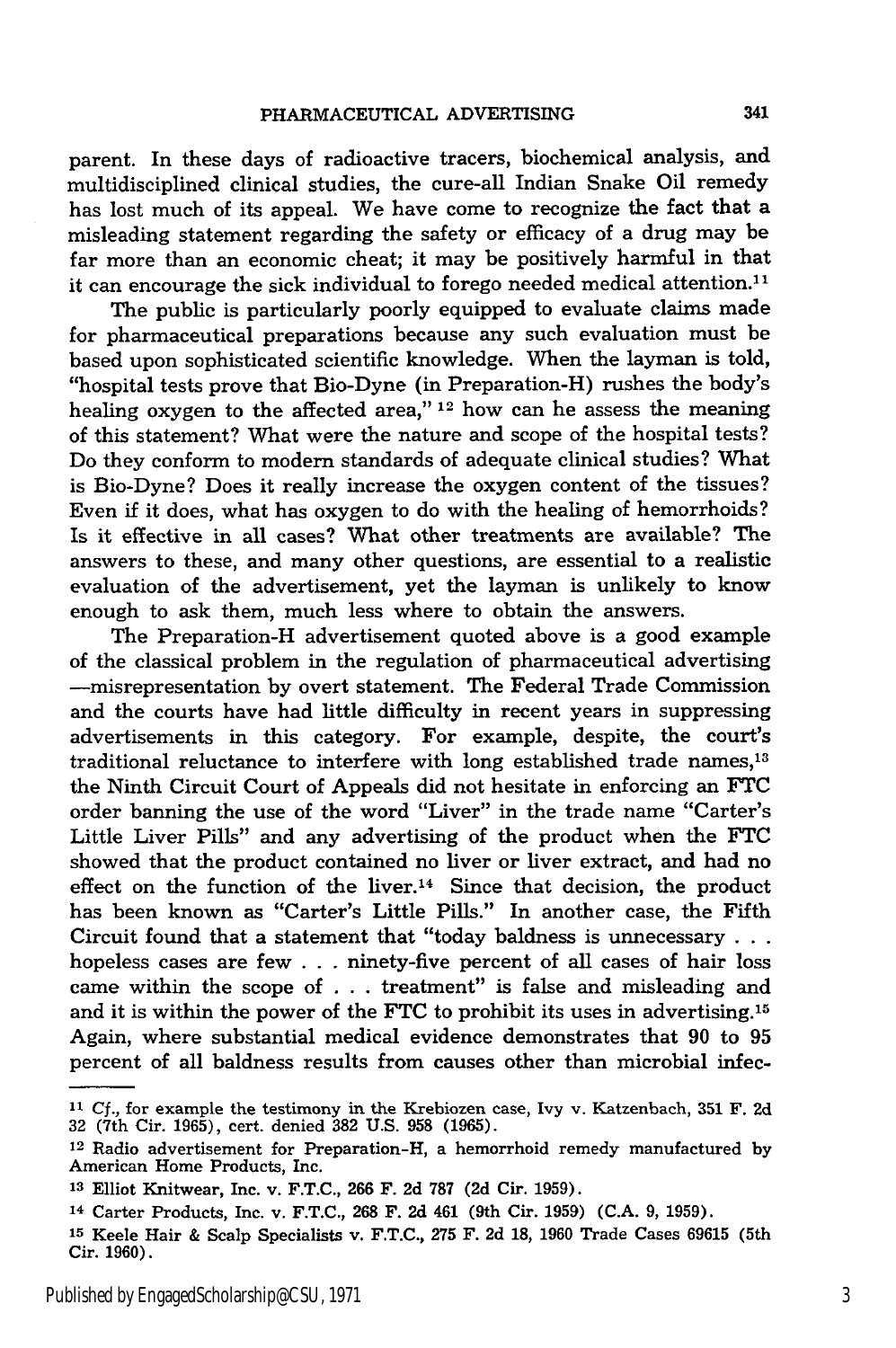tion, the manufacturer cannot exhort the public to "save your sick hair from trouble-breeding bacteria." **16** The prohibition of a claim that a "Rejuvenesence Cream" brings to the user's face "the clear radiance... the petal-like quality and texture of youth" and that it restores "natural moisture necessary for a live, healthy skin" when, in fact, the cream had no effect on the structure or conditions of the skin, was held to be clearly within the FTC's regulatory powers.17 Similarly, a representation that "Glantrex" was a quick acting remedy for malaria, when its composition was such that it could not be expected to produce any therapeutic effect upon any known disease, was found to be false and misleading and could be prohibited.<sup>18</sup> Many other similar cases might be cited.

Even when every statement made in the advertisement is, in itself, literally true, the total impact of the advertisement, when read by the audience toward whom it is directed, may not be false and misleading.<sup>19</sup> Thus, an advertisement for vitamin tablets which conveys the impression that they will prevent or cure a variety of illnesses can be enjoined by the Federal Trade Commission despite the fact that the advertisement does not contain an explicit statement to that effect.<sup>20</sup> An advertisement for an aspirin product for the "treatment" of arthritis, rheumatism, swollen joints, neuritis, neuralgia, sciatica, and lumbago was ordered discontinued because the use of the word "treatment" conveyed the impression that the preparation would cure or alleviate these conditions when, in fact, it could do no more than relieve minor pains associated with them.<sup>21</sup> Several cases have held that the use of the term "remedy,"

**<sup>16</sup>**Ward Laboratories, Inc. v. F.T.C., 276 F. 2d 952, 1960 Trade Cases 69690 (2nd Cir., **1960).**

**<sup>17</sup>**Charles of the Ritz Distributors Corp. v. **F.T.C.,** 143 F. **2d 696,** 1944-45 Trade Cases **57267** (2nd Cir., 1944).

**'8** George **G.** Neff v. **F.T.C., 117** F. **2d** 495 (4th Cir., 1941).

**<sup>19</sup>**On March **19, 1969,** the Federal Trade Commission published (34 Fed. Reg. **5387)** the text of its Proposed Guides for Advertising Over-the-Counter Drugs, **16** CFR § 249 (Proposed). While these proposed guides have never been promulgated as final regulations, they are valuable as an indication of the thinking of the Commission:

"General Principles **...**

(a) The important criterion in determining whether an advertisement is false and misleading is the net impression which it is likely to make on the general population. A false impression can be conveyed by words and sentences which although literally and technically true are formed in such a setting as to mislead and deceive....

(c) The Commission will draw upon its own experience in interpreting advertising. It may do so without the aid of consumer testimony either as to ex- press or implied representations. It may determine that advertising is misleading on the basis of its visual examination of exhibits even though members of the public may testify that they were not deceived by it. An advertisement will be regarded as deceptive if one of two or more permissible, reasonable interpretations is false or misleading." 21 CFR § 249.2.

**20** Stanley Laboratories, Inc. v. F.T.C., **138** F. **2d** 388 (9th Cir., 1943).

**<sup>21</sup>**F.T.C. Docket Numbers **5712** and 5881.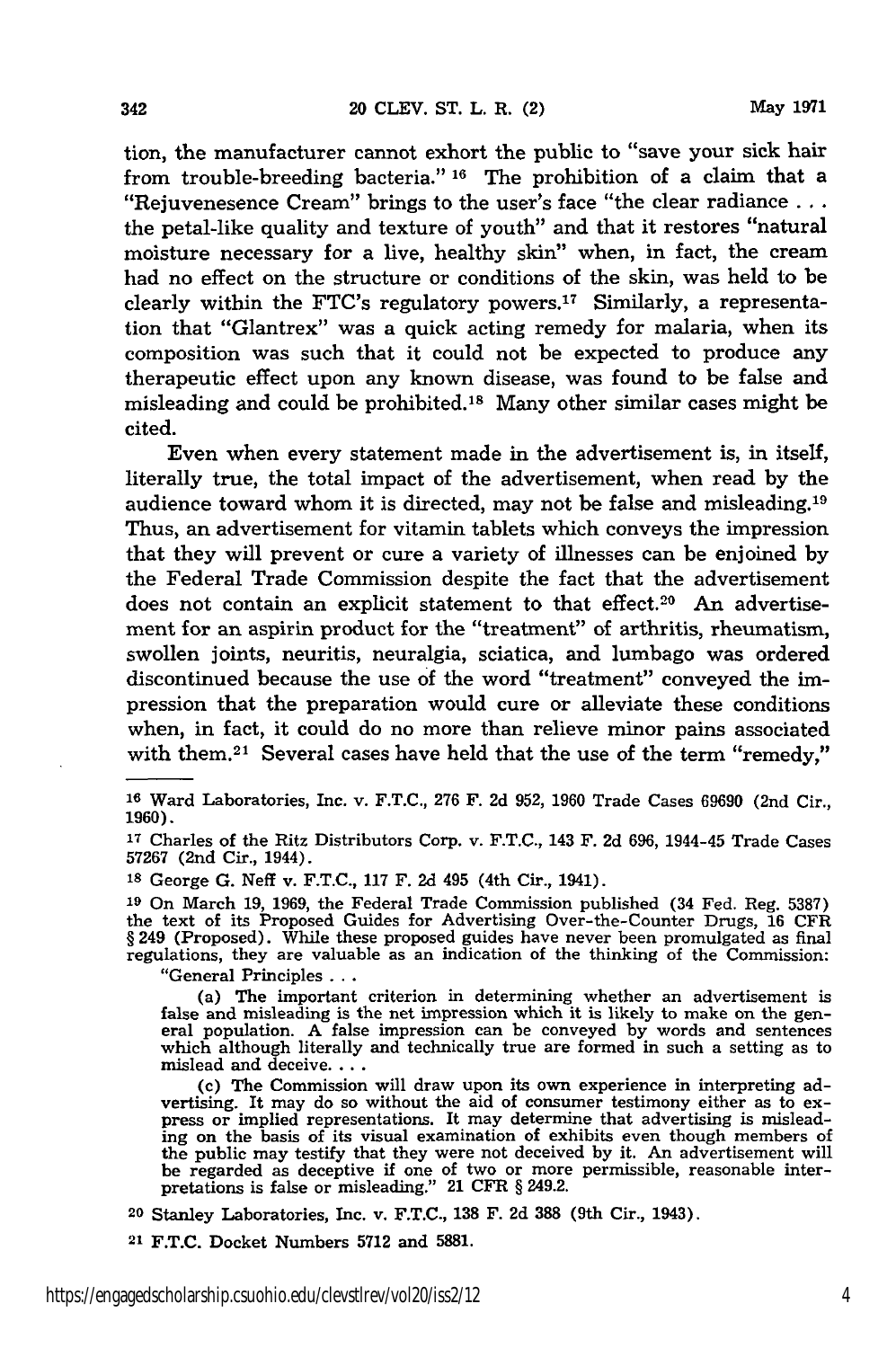when used in advertisements for cold preparations, conveys the impression that the drug will cure colds, when they can do no more than relieve the symptoms of a cold.<sup>22</sup> The trade name "Outgrow" in advertisements for an ingrown nail treatment preparation, without a clear and conspicuous disclaimer to the effect that the preparation has no effect, in any way, on the growth, shape or position of the toenail, was held to be false and misleading.<sup>23</sup>

The Federal Trade Commission Act . . **.** was not made for the protection of experts, but for the public-that vast multitude which includes the ignorant, the unthinking and the credulous . **. .** . and the fact that a false statement may be obviously false to those who are trained and experienced does not change its character, nor take away its power to deceive others less experienced **. .** . The important criterion is the net impression which the advertisement is likely to make on the general populace.<sup>24</sup>

The far more difficult problem is that of misrepresentation by omission of essential information, rather than misrepresentation by overt statement. The question of whether the Federal Trade Commission can require the pharmaceutical advertiser to include *all* of the information necessary for the reader to intelligently evaluate the statements made in his advertisement has claimed the attention of the Federal Trade Commission and the courts in recent years and will receive detailed attention in the present paper. While the law in this area appears to be evolving very rapidly, and no case presenting the exact question has yet reached the Supreme Court for resolution of the conflicts between various circuits,<sup>25</sup> I shall attempt to describe the trends I believe are exhibited by these cases.

The "classical" approach to the problem of misrepresentation by omission of essential information is illustrated by *Atberty v. Federal Trade Commission.2* Petitioners manufactured a vitamin-mineral supplement named Oxorin Tablets. A typical advertisement for Oxorin Tablets reads:

Pep up your blood! Iron . . . (is) a principal factor in Red Blood Cells . . . The disease fighting units of the blood. When you are weary, tired, run-down, just dragging yourself around with no ambition left, when every effort you make seems to leave you weak and spent, then try Oxorin Tablets, a tonic for the blood!

<sup>22</sup> Justin Haynes & Co. v. F.T.C., 105 F. 2d 988 (2nd Cir. 1939); Koch v. F.T.C., 206 F. 2d 311 (6th Cir. 1953). Consolidated Royal Chemical Co. v. F.T.C., 191 F. 2d 891 (7th Cir. 1951).

**<sup>23</sup>**Federal Trade Commission Docket Number 8478.

<sup>24</sup> Charles of the Ritz Distributors Corp. v. F.T.C., *supra,* n. 12.

**<sup>25</sup>**The accuracy of my "crystal ball" may soon be put to the acid test. American Home Products, Inc. v. F.T.C. has been appealed to the Supreme Court. Food, Drug and Cosmetic Reports ("The Pink Sheet"), Trade & Government Notes, p. 6, September 22, 1969.

**<sup>26</sup>**180 F. 2d 36 (D.C. Cir. 1950), cert. den. 340 U.S. 818, 71 S. Ct. 49 (1951).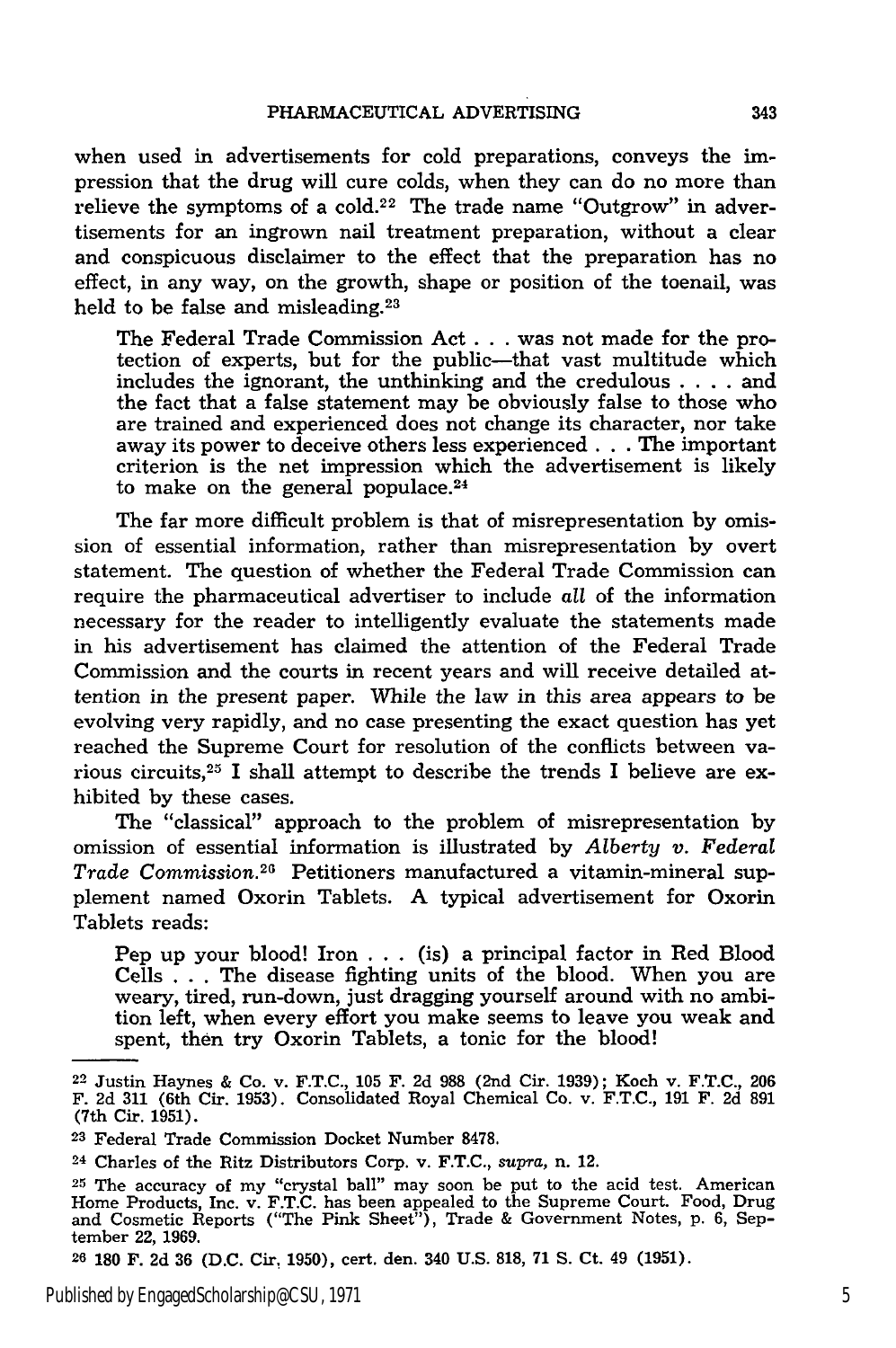After hearing extensive medical testimony, the Federal Trade Commission found that

the condition of lassitude is caused less frequently by simple iron deficiency anemia than by other causes;

where said condition is due to other causes, medical attention is highly desirable;

the preparation "Oxorin Tablets" will (not) have any therapeutic effect  $\dots$  except in cases of simple iron deficiency anemia.<sup>27</sup>

Based upon these findings, the Commission ordered the petitioner to disclose, in his advertising, the facts that "Oxorin Tablets" would be effective only in simple iron deficiency anemia and that most cases of tiredness and lassitude resulted from causes other than this condition.28

The court found that the Federal Trade Commission lacked the power to compel this type of disclosure, in that, it had failed to find a statement which is misleading because of the consequences from the use of the product, or a statement which is misleading because of the things claimed in the advertisement. The realm of the F.T.C. is the negative function of preventing falsity and not the affirmative function of requiring, or encouraging additional interesting, and perhaps useful information which is not essential to prevent falsity.29 The court refused to enforce the Commission's order.

In distinct contrast, from what I have labeled the "transitory phase," is the Sixth Circuit's opinion in the *J. B. Williams* case.<sup>30</sup> Again, a Federal Trade Commission order requiring affirmative disclosure in vitamin-mineral tonic advertising was contested. The advertisements in question were similar to those of the *Alberty* case:

If you often have that tired and run-down feeling .... and if you take vitamins yet you still feel worn-out, remember . **. .** . your

**<sup>27</sup>** Federal Trade Commission Docket Number **5101.**

**<sup>28</sup>** In, Kerrany, F.T.C., **265** F. 2d 246 (10th Cir. 1959), the Commission ordered petitioners to cease and desist selling refined oil for lubrication without disclosing to purchasers that the oil had been previously used. In affirming the order, the court argued, "The public is entitled to know the facts with respect to lubricating oil sold by

the petitioners being produced from previously used oil and then make its own<br>choice with respect to purchasing such oil or oil produced from virgin crude, even<br>though the choice is predicated at least in part upon ill-fo though the choice is predicated at least in part upon ill-founded sentiment, belief, or caprice.  $***$  And therefore the practice of the petitioners in marketing their re-refined lubricating oil in containers indistinguisha to market lubricating oil refined from virgin crude, without any disclosure that it is<br>made from previously used oil, constitutes a deceptive practice within the intent and<br>meaning of section 5(a) of the Federal Trade Comm Muffet, Inc. v. F.T.C., 194 F. 2d 504 **(2d** Cir. 1952); Theodore Kagen Corp. v. F.T.C., **283** F. 2d **371** (D.C. Cir. 1960); Mohawk Refining Corp. v. F.T.C., 263 F. 2d **818** (3d Cir. 1959); Royal Oil Corp. v. F.T.C., **262** F. 2d 741 (4th Cir. 1959); Rhodes Pharmacal Co. v. F.T.C., **208** F. 2d **382** (7th Cir. 1953); Carter Products, Inc. v. F.T.C., 268 F. **2d** 461 (9th Cir. **1959).**

**<sup>29</sup>***Supra,* n. **26** at **37-38.**

**<sup>30</sup>***Supra,* n. **10.**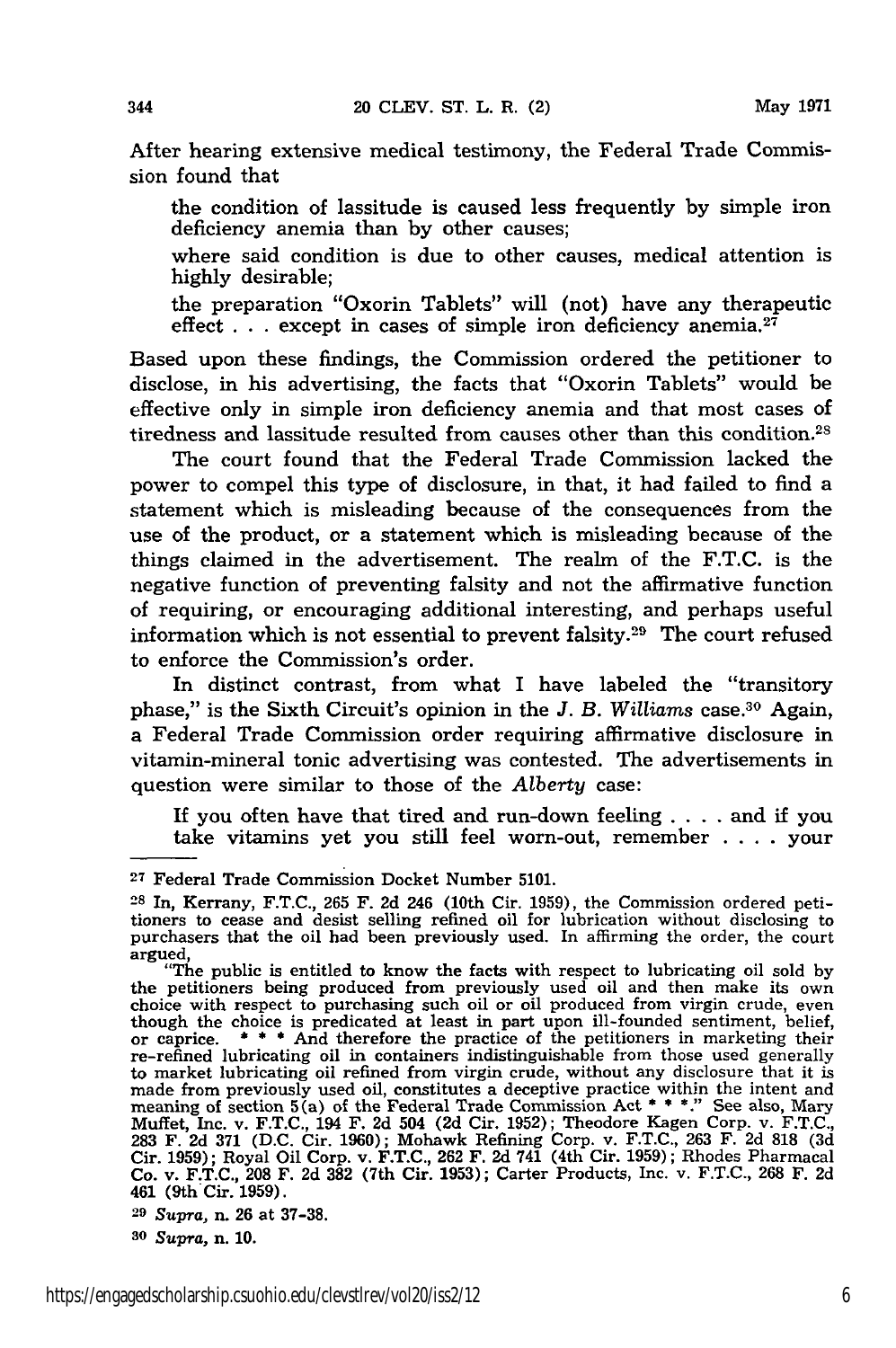trouble may be due to iron-poor blood. And vitamins *alone* can't build up iron-poor blood. But GERITOL can! . . . GERITOL begins to strengthen iron-poor blood in 24 hours ... You'll *feel stronger fast* in just seven days **.... 31**

The court reviewed the medical testimony before the Commission in detail, and agreed with the Commission's findings that the symptoms described in the advertisement occur in many diseases and that most of these are unrelated to iron deficiency.<sup>32</sup> Indeed, even where iron deficiency is implicated, tiredness and lassitude would not normally appear until the anemia became severe and, at that point, a simple iron tonic would be ineffective as a remedy. The advertisements, the court concluded, deceptively created the impression that a tired and run-down feeling was universally symptomatic of iron deficiency anemia, when, in fact, no more than 10 percent of the population with these symptoms actually suffer from anemia, and that Geritol was suitable for treatment of all cases of anemia, when, in fact, medical attention is required in cases of severe anemia.<sup>33</sup>

The court reached back, beyond *Alberty* to the general principle, hat even though each individual statement in an advertisement may be literally true, the overall impression created by that advertisement may not be false and misleading.

The Commission, in looking at the overall impression created by the advertisements on the general public, could reasonably find these advertisements were false and misleading. The finding that the advertisements link common, non-specific symptoms with iron deficiency anemia, and thereby create a false impression because most people with these symptoms are not suffering from iron deficiency anemia, is both reasonable and supported by substantial evidence. The Commission is not bound to the literal meaning of the words, nor must the Commission take a random sample to determine the meaning and impact of the advertisements. <sup>34</sup>

The court distinguished *Alberty* on the grounds that the District of Columbia Court of Appeals had, in that case, held that the Federal Trade Commission must find that the failure to make an affirmative statement is misleading because of things claimed in the advertisement, and that the Federal Trade Commission had not made such a finding.<sup>35</sup> A finding, of this precise type, however, the Sixth Circuit continued, was the basis of the present order.<sup>36</sup> The court went on to point out

*<sup>31</sup>*Id., appendix, Table II.

**<sup>32</sup>***Supra,* n. 10.

*<sup>83</sup> Id.*

**<sup>34</sup>** *Id.* at **889-890.**

**<sup>35</sup>**Alberty, *supra* n. 26.

**<sup>36</sup>** *Id.*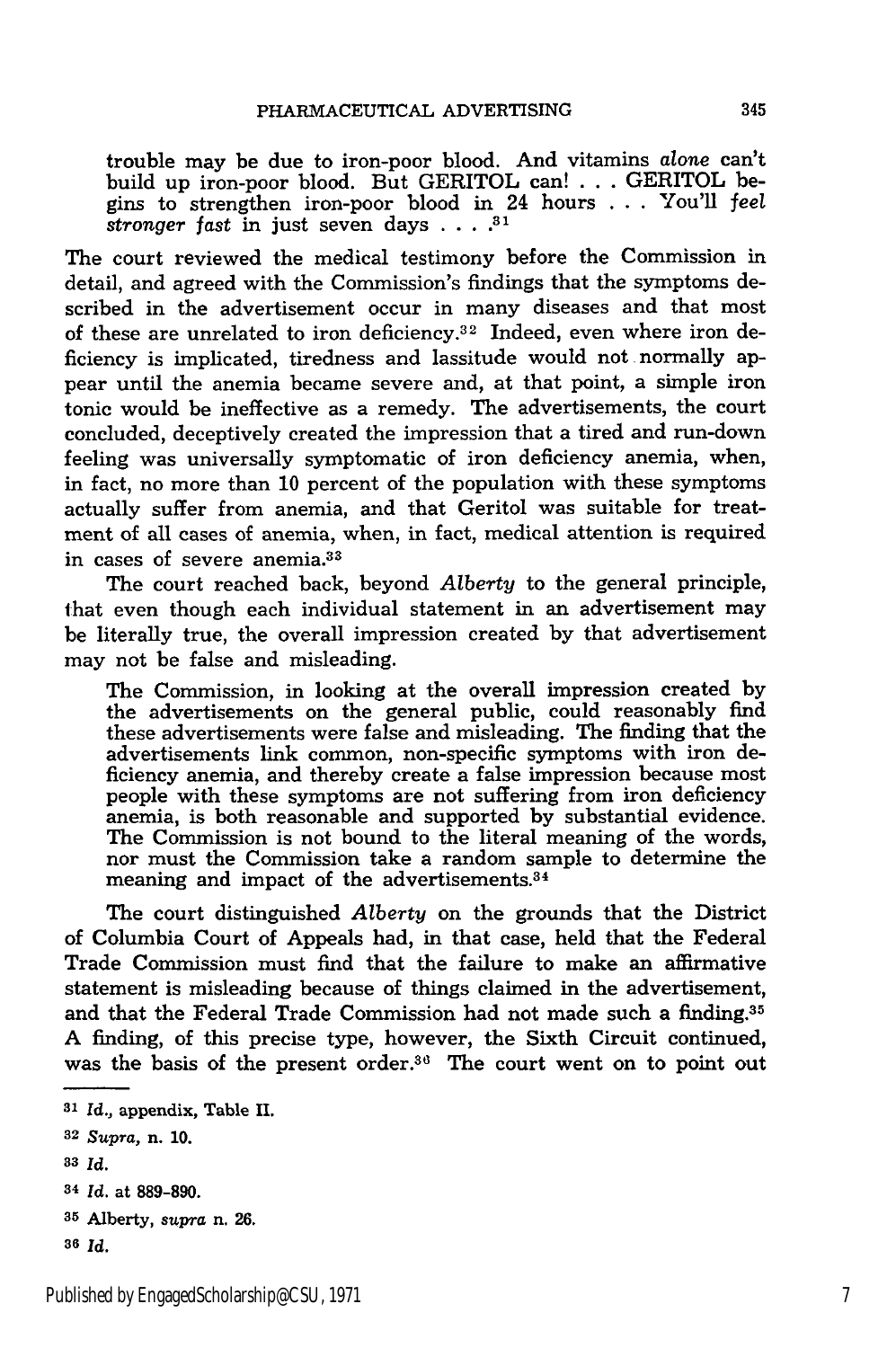that, in two cases subsequent to *Alberty*, the Second<sup>37</sup> and Fifth<sup>38</sup> Circuits had upheld similar orders based upon the same type of findings.

The court, however, did not require affirmative disclosure to the complete extent sought by the Federal Trade Commission.<sup>39</sup> While it enforced the Commission's order with respect to the points discussed above, it refused to enforce a portion of the order which forbade petitioner from representing or implying that iron deficiency anemia can be self-diagnosed or can be determined without a medical test.40 Without citations, the court referred to a "Congressional policy in favor of self-help" and concluded that any such requirement was beyond the power of the Federal Trade Commission. For a short time, it appeared that this decision would mark the limits of the "affirmative disclosure" requirement. However, as we shall see, these boundaries have been extended by later cases.

The rationale of the *Williams* case received additional support by the Sixth Circuit in two pharmaceutical cases decided in 1968. While neither case involved the question of affirmative disclosure, both represent strong authority for the proposition that even though every statement in an advertisement may be technically true, if the overall impression created is deceptive, the advertisement is false and misleading. As we have seen, this concept is integral to the reasoning of the Williams case.

In the first of these,<sup>41</sup> the petitioner, Merck & Co., objected to a Federal Trade Commission order prohibiting it from advertising that "Sucret" Throat Lozenges would kill the Staph and Strep germs which are frequently associated with sore throats. Petitioner pointed out that extensive laboratory and clinical tests had conclusively established the efficacy of the active ingredient of the lozenges, hexylresorcinol, in killing these microorganisms. The court found, however, that:

The evidence supports the following conclusions by the Commission: (1) that regardless of whether Sucrets can kill germs on the surface of the throat, they will not kill such bacteria in a manner that is medically significant; (2) that Sucrets cannot effectively attack (the) viruses which cause a viral sore throat; and (3) that Sucrets do not cure or help cure an existing sore throat infection.<sup>42</sup>

Further, streptococcal throat infections represent a particular hazard in that, untreated, these infections frequently lead to acute rheumatic

346

**<sup>37</sup>**Ward Laboratories, Inc. v. F.T.C., 276 F. 2d 952 (2d Cir. 1960).

**<sup>38</sup>**Keele Hair and Scalp Specialists v. **F.T.C., 275** F. **2d 18** (5th Cir. 1960).

**<sup>39</sup>***Supra* n. **37, 38.**

**<sup>40</sup>***Id.*

**<sup>41</sup>**Doherty, Clifford, Steers & Sheffield, Inc. and Merck & Co. v. F.T.C., 392 F. 2d 921 (6th Cir. 1968).

**<sup>42</sup>** Id. at **926.**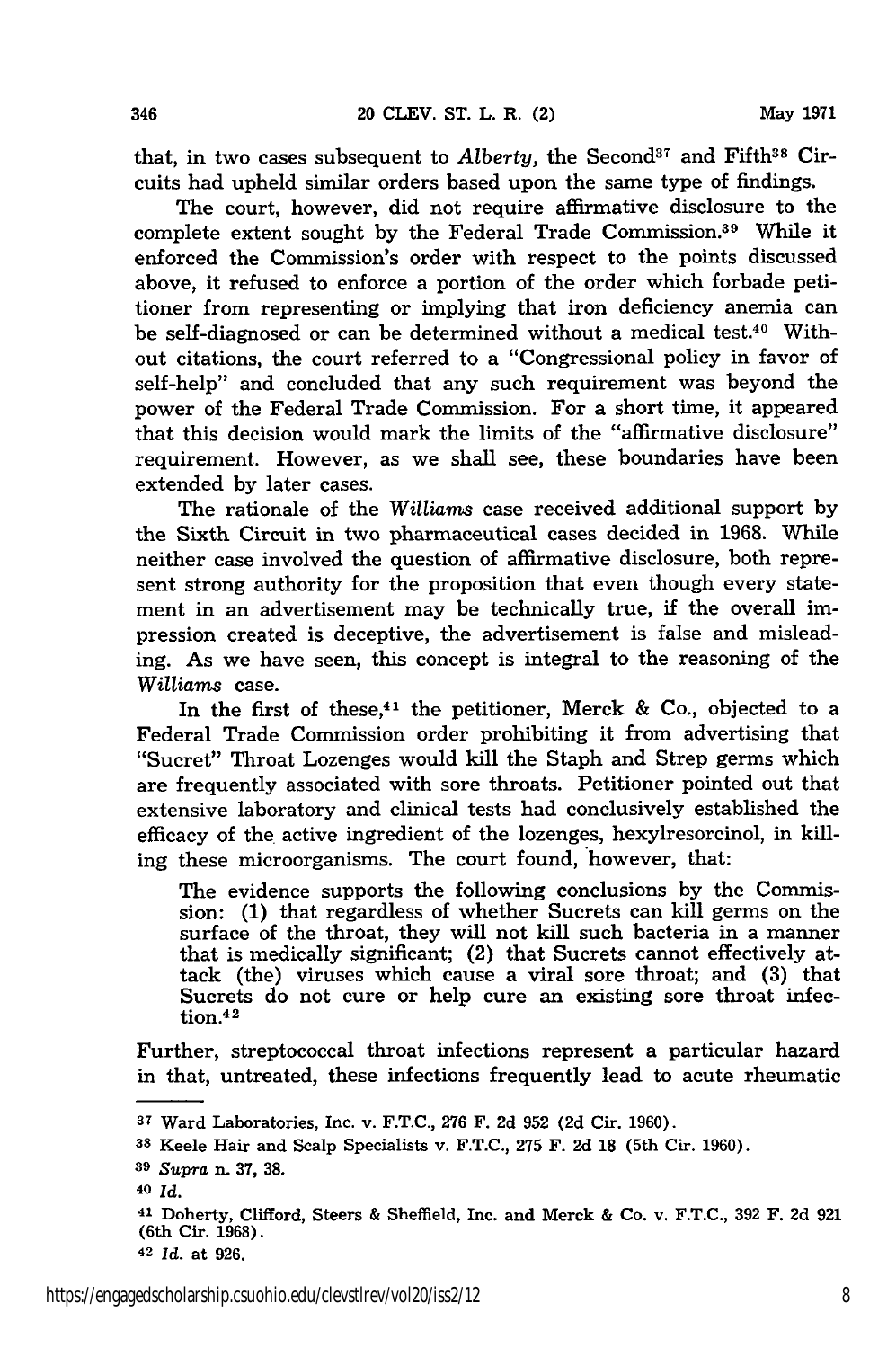fever or nephritis. Thus, the court concluded, while the petitioner's product may kill staph and strep germs, to allow him to advertise that fact would allow him to create a misleading, and potentially dangerous, overall impression. The Commission's order was upheld in its entirety.<sup>43</sup>

The second case involve our old friend, Preparation-H.<sup>44</sup> The advertisement in question read:

Doctors report a new healing medication **. . .** Preparation-H... actually shrinks hemorrhoids without surgery. Tests in famous hospitals and clinics reveal: Preparation-H relieves pain promptlyheals injured tissue. The secret? Only Preparation-H has the new wonder substance we call Bio-Dyne to draw the body's own healing oxygen to the painful area. Here are the dramatic results: One-Preparation-H relieves pain and itching promptly. Two-Preparation-H heals injured tissue. And three-Preparation-H shrinks hemorrhoids **. .** even, in cases of twenty years' suffering Preparation-H shrinks hemorrhoids without surgery!

Petitioner introduced evidence, at the Federal Trade Commission hearing, of a clinical study which showed that Preparation-H did, in fact, relieve the pain and itching associated with hemorrhoids and, in many cases, reduced the size of the affected area. Nine proctologists, specialists in diseases of the rectal area, testified before the Commission, however, that the only known permanent cure for hemorrhoids was surgical removal or ligation of the varicose veins which are the underlying cause of the ailment. Ointments or suppositories, such as Preparation-H, could only provide temporary relief of the symptoms associated with hemorrhoids. Further, the physicians testified, the astringent contained in Preparation-H, "Bio-Dyne," had no significant value in the treatment of the disease.45

The Commission found that the total impact of the advertisement was a false and misleading implication that Preparation-H would cure hemorrhoids. It issued a broad and complex order prohibiting petitioner from misrepresenting, directly or **by** implication, the efficacy of Preparation-H or any other drug.46 The use of the word "Bio-Dyne," or any other word which implies the existence of a unique healing ingredient, was specifically prohibited.<sup>47</sup>

While the court found that the order, as written, was too broad in that it prohibited claims that Preparation-H would, in many cases, afford temporary relief from pain and itching and prohibited misrepresentations of other drugs not involved in the hearing, it upheld the

<sup>43</sup>*Id.* at **929.**

**<sup>44</sup>**American Home Products, Inc. v. **F.T.C.,** 402 F. **2d 232** (6th Cir. **1968).**

**<sup>45</sup>***Id.* at **236.**

**<sup>46</sup> Id.** at **237.**

**<sup>47</sup>** *Id.*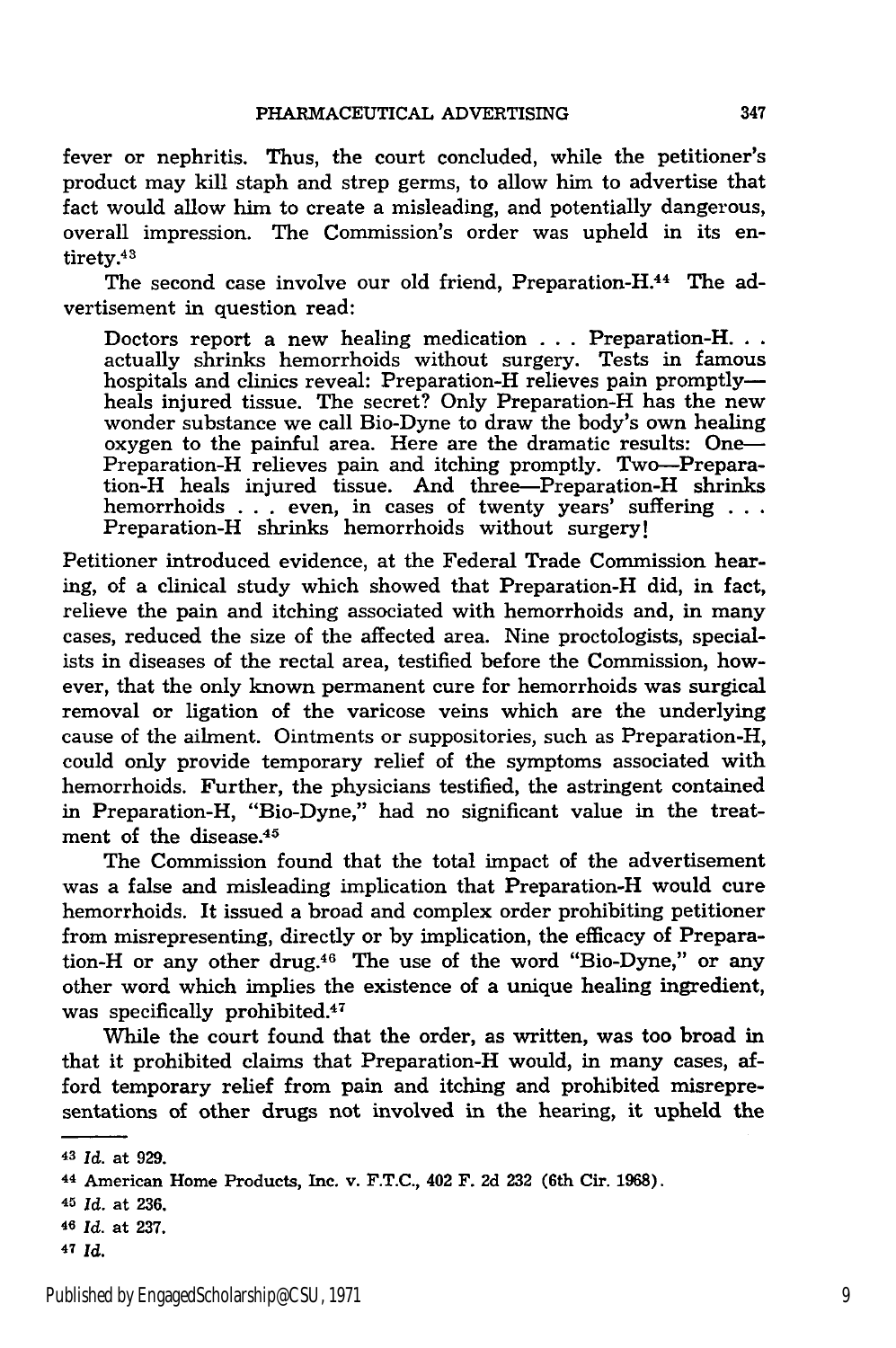major part of the Commission's order.48 It remanded the order to the Commission for the removal of the overbroad parts, but issued an injunction *pendente lite* prohibiting the petitioner from disseminating any advertisements in connection with Preparation-H which **"(1)** represents, directly or **by** implication, that the use of such product will (a) avoid the need for surgery as a treatment for hemorrhoids or hemorrhoidal surgery, **(b)** heal, cure or remove hemorrhoids or eliminate the problem of hemorrhoids, or (2) contains any reference to the word 'Bio-Dyne.' **"49**

The limitations on the Federal Trade Commission's power to require affirmative disclosure, articulated in the *J. B. Williams* case, appear to have been removed in the Sixth Circuit's most recent opinion<sup>50</sup> in the area of over-the-counter pharmaceutical advertisements. Once again, a Federal Trade Commission order concerning a vitamin-mineral preparation for the treatment of "tiredness" symptoms was before the court. The order being considered was similar to that of the **J.** B. *Williams* case; it required affirmative disclosure of the facts that tiredness and lassitude are caused **by** many diseases other than iron deficiency and that **SSS** Tonic is effective only for the treatment of simple iron deficiency anemia. In addition, the order required affirmative disclosure of the fact that iron deficiency anemia cannot be selfdiagnosed.

The radio advertisement in question read:

Do you find yourself *missing* out on the fun of life? **. . .** Maybe you're suffering from Iron Deficiency Anemia-low blood *power.* If so, what you need is Three-S Tonic **. . .** rich in iron to help *build back* your blood power. **. .** *restore* your energy **. . .** help you *feel better fast!*

The court agreed with the Commission that the advertisement created the false impression that tiredness and lack of pep or energy were

348

("The Pink Sheet"), p. 12, December 1, 1969.<br>In a very recent case, Bristol-Myers, Inc. v. F.T.C., 424 F. 2d 934 (5th Cir. 1970)<br>the Fifth Circuit has taken an almost identical stand regarding a similar FTC order involving advertising for Pazo, another hemorrhoid preparation. Judge Skelton, the author of the opinion, stated that he had found the Sixth Circuit's Preparation-H<br>opinion to be of "great help" and that he had "borrowed extensively from it." Food,<br>Drug and Cosmetics Reports ("The Pink Sheet"), p. 12, De

**50 SSS** Company, Inc. and Tucker Wayde & Company, Inc. v. F.T.C., 416 F. 2d 226 (6th Cir. 1969), Food, Drug and Cosmetic Reports ("The Pink Sheet"), Trade and Government Notes, p. 7, October **27,** 1969.

<sup>48</sup>*Id.* at 238.

**<sup>49</sup>**The end of the Preparation-H controversy is not yet in sight. On remand, the Federal Trade Commission redrafted its order to eliminate those portions which the court found to be too broad, but added a requirement of affirmative disclosure of the fact that, where Preparation-H reduces swelling, it is effective only where the swell-<br>ing is "caused by edema, infection, or inflammation," thus ruling out a flat claim that<br>the product will "help shrink hemorrhoids." Foo Pink Sheet"), p. 13, August 4, 1969. American Home Products, the manufacturer of Preparation-H has appealed the revised order. Food, Drug and Cosmetic Reports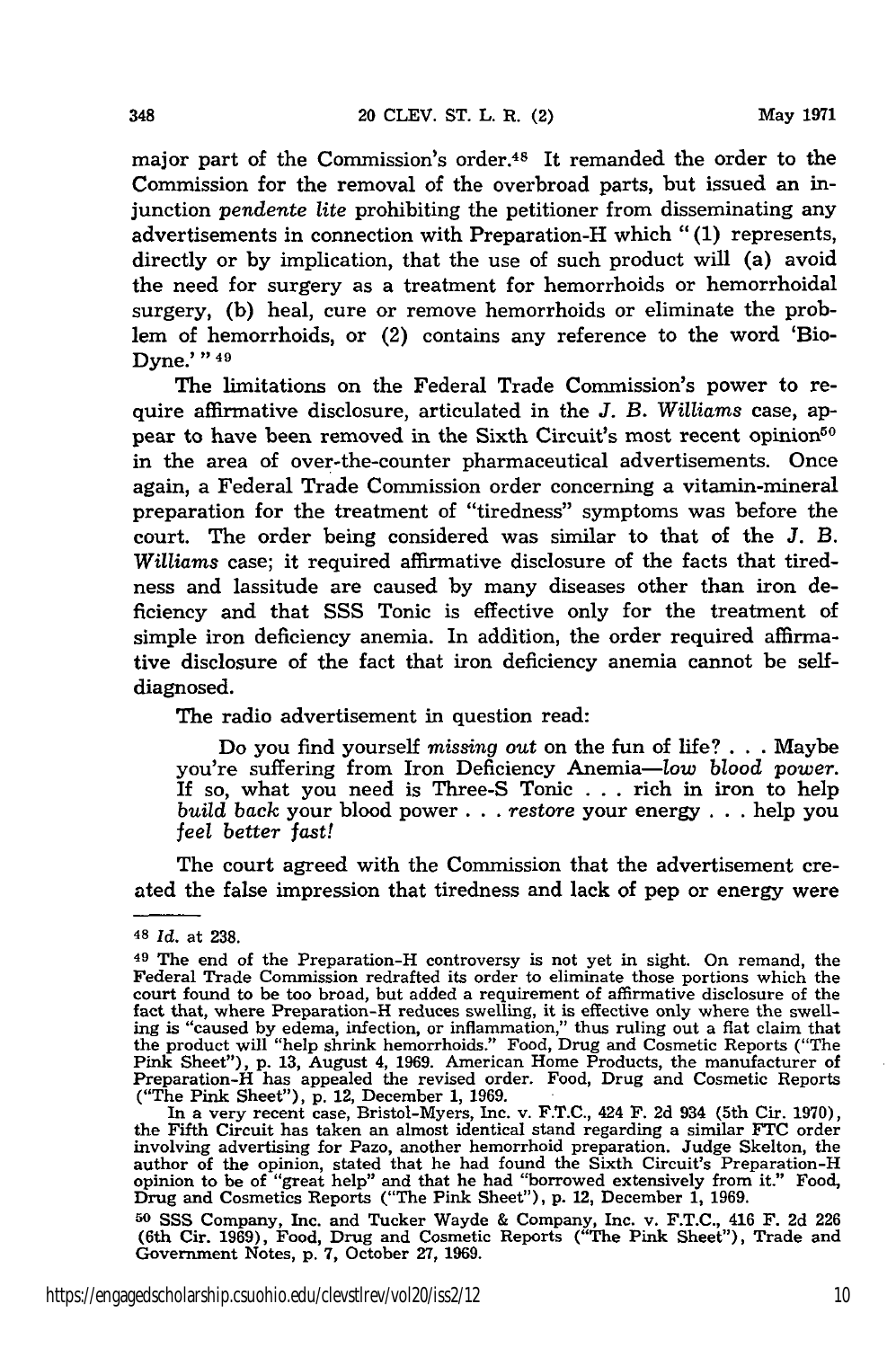the result of iron deficiency anemia, and would be cured by Three-S Tonic.<sup>51</sup> The truth, the court found, was that only a small minority of people suffer from these symptoms as a result of iron deficiency anemia, and in most cases, these symptoms are attributable to other causes which cannot be treated by Three-S Tonic. Further, the vitamins and herbs in the preparation are worthless in the treatment of iron deficiency anemia. The court found its decision in *J. B. Williams* controlling on these points and upheld this portion of the Commission's order.

The court reconsidered the "self-medication" limitation it had expressed in *J. B. Williams* and, relying heavily on Commissioner Elman's opinion, concluded that "self-medication" did not include "self-diagnosis." The distinction, the court said, between the two concepts had not been made by the Commission in the *J. B. Williams* case, nor had it been argued before the court.52 While the court continued to recognize. a strong Congressional policy in favor of self-help, this, the court said, cannot be considered to include self-diagnosis where sophisticated clinical tests are required to ascertain the existence of a disorder such as iron deficiency anemia.<sup>53</sup> "Regardless of the propriety of the application of the Congressional policy favoring self-help in *J. B. Williams Company,* we think it is inapplicable here. . **.** . In a case such as this, the fact that Congress may not have a policy against self-medication on a trial-and-error basis where the product is not harmful. **. .** cannot be used to sanction misleading advertising material." 54

The petitioner argued that the Commission's order constituted a violation of its First Amendment right of free speech.55 The court disposed of this argument without difficulty. "They are free to advertise their product; they are prohibited only from making false and misleading statements which they have no constitutional right to disseminate." The Sixth Circuit upheld the order in its entirety.

Recognizing the dangers of generalizing from a few cases in a single Circuit, I believe that *S.S.S. Corp. v. Federal Trade Commission* is indicative of the shape of things to come. Pharmaceutical advertising is to be held to a standard of absolute truthfulness. Not only must every statement made in those advertisements be literally and technically true, and not only must the total impact of the advertisement, when read by the audience towards whom it is directed, be true, but, where additional facts are required to properly evaluate the meaning of a statement in that advertising, affirmative disclosure of these facts will be required.

The Federal Trade Commission apparently agrees with this evalua-

Published by EngagedScholarship@CSU, 1971 11

**<sup>51</sup>***Id.* at 228.

**<sup>52</sup>** Id. at 229.

**<sup>53</sup>***Id.* at 230.

*<sup>54</sup> Id.* at 230-31.

*<sup>55</sup> Id.* at **231.**